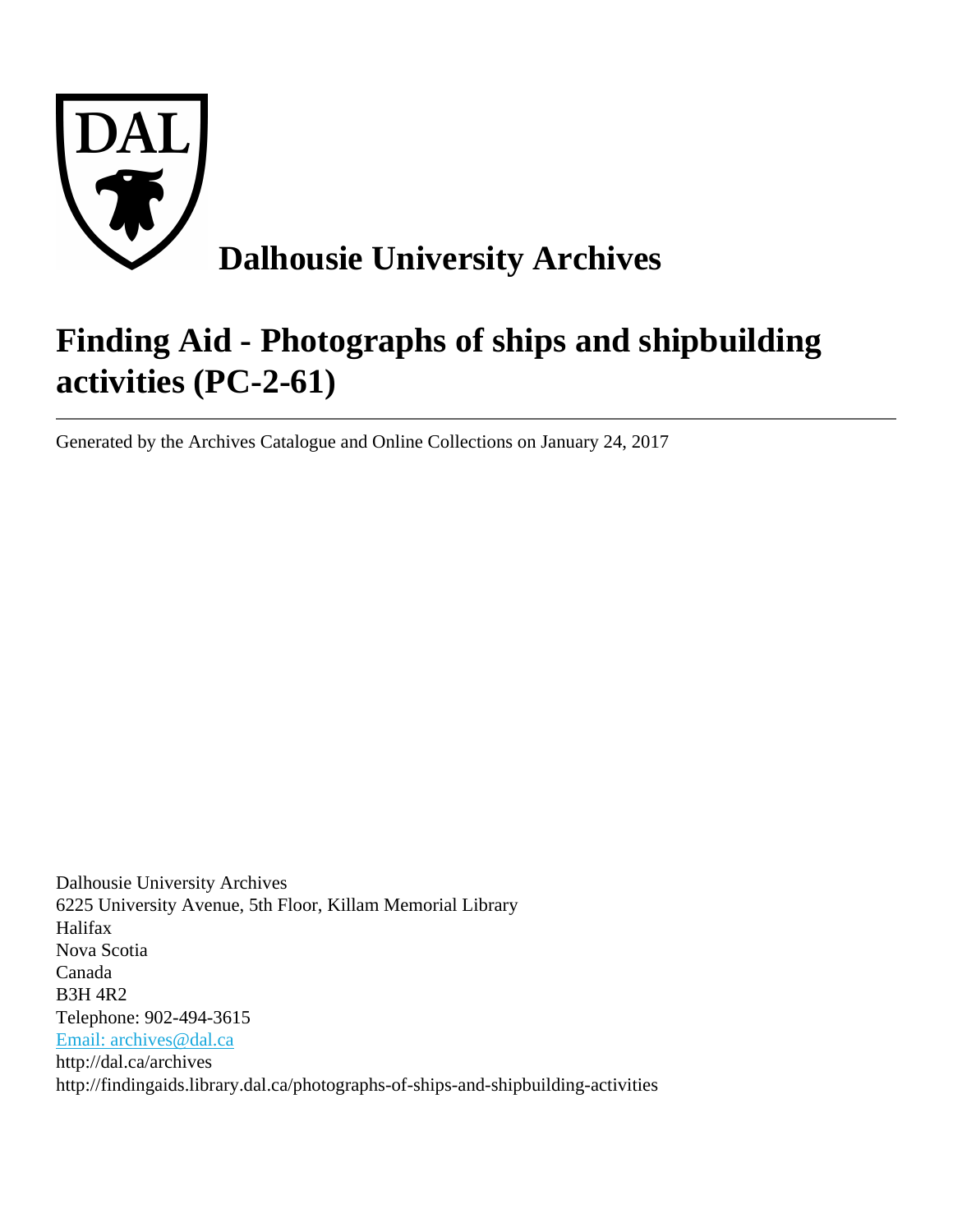# Photographs of ships and shipbuilding activities

# **Table of contents**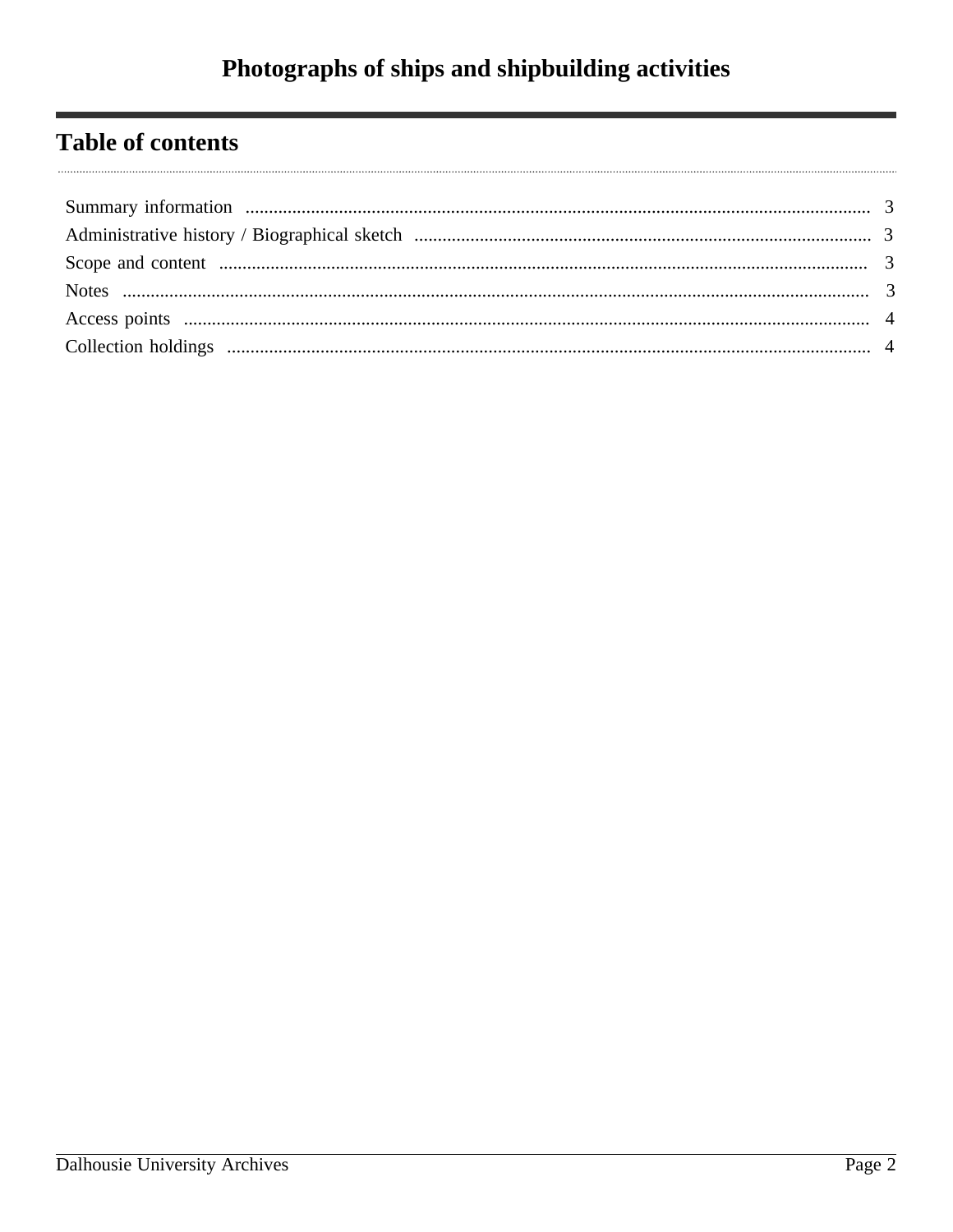# <span id="page-2-0"></span>**Summary information**

| <b>Repository:</b>           | Dalhousie University Archives                    |
|------------------------------|--------------------------------------------------|
| Title:                       | Photographs of ships and shipbuilding activities |
| <b>Reference code:</b>       | $PC-2-61$                                        |
| Date:                        | 1885-1900 (date of creation)                     |
| <b>Physical description:</b> | 7 photographs: $b\&w$ ; 25 x 20 cm               |

# <span id="page-2-1"></span>**Administrative history / Biographical sketch**

#### **Note**

The Colchester Historical Society was founded in 1963, with the mandate of education and preservation of historical material and buildings relating to Colchester County.

#### **Custodial history**

Photographs were donated in 1976 by G. B. Kinsman, on behalf of the Colchester Historical Society.

# <span id="page-2-2"></span>**Scope and content**

Collection consists of photographs of ships and shipbuilding activities.

# <span id="page-2-3"></span>**Notes**

**Title notes**

### **Restrictions on access**

There are no access restrictions on these materials. All materials are open for research.

#### **Conditions governing use**

Materials do not circulate and must be used in the Archives and Special Collections Reading Room. Materials may be under copyright. Contact departmental staff for guidance on reproduction.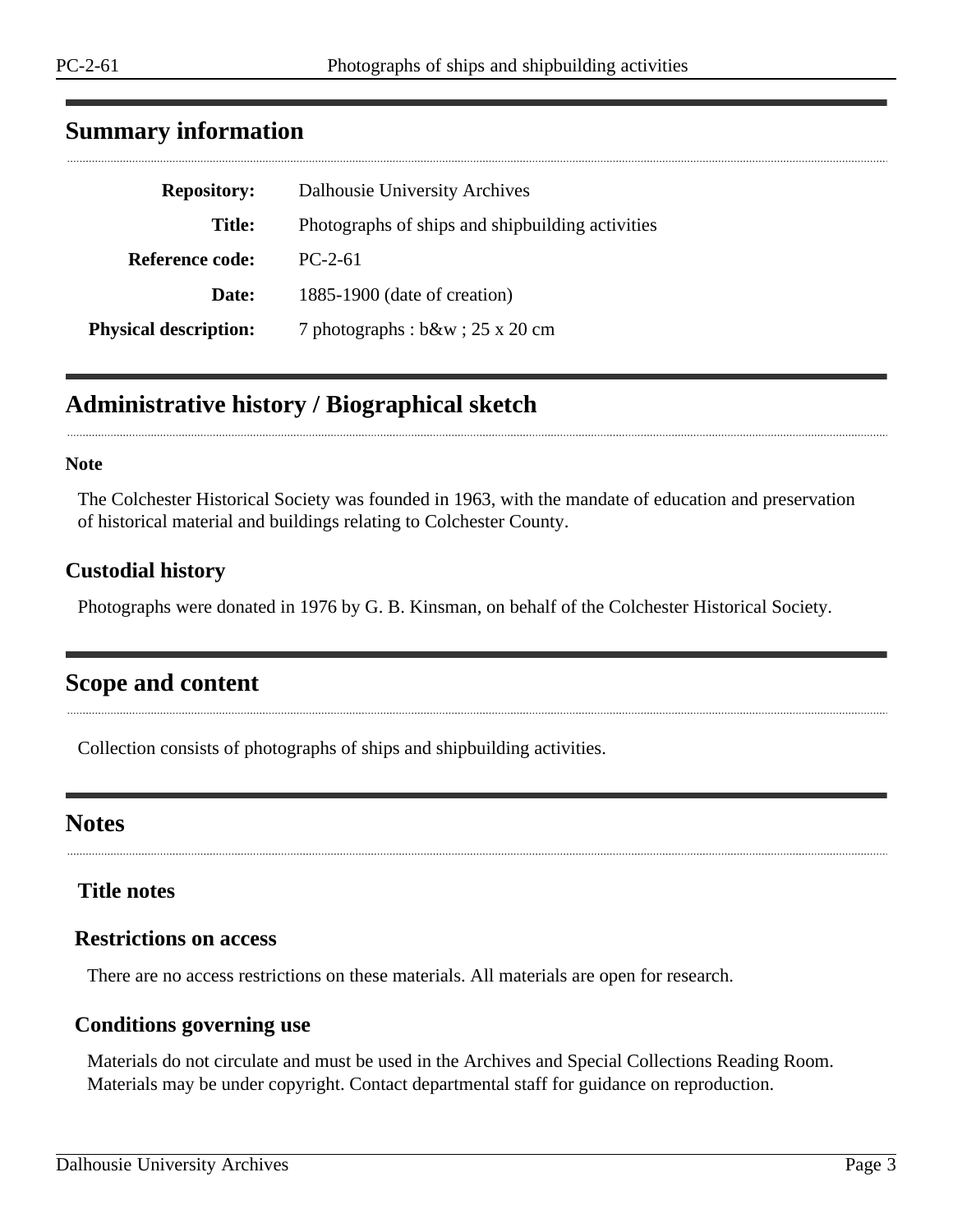#### **Other notes**

• **Publication status**: Published

# <span id="page-3-0"></span>**Access points**

- Graphic material (documentary form)
- Shipbuilding--Nova Scotia (subject)
- Ships--Nova Scotia--History--19th century (subject)
- Maitland (N.S.) (place)
- Tatamagouche (N.S.) (place)

# <span id="page-3-1"></span>**Collection holdings**

## **Item: PC-2-61, PB 4, Folder 45 - Photograph of the "Selkirk"**

Title: Photograph of the "Selkirk"

Reference code: PC-2-61, PB 4, Folder 45

Date: 1886 (date of creation)

Scope and content:

Photograph of the "Selkirk," which was built in South Maitland, N.S. in 1886.

Physical description: 1 photograph: b&w ; 25 cm x 20 cm

Conditions governing use:

Materials do not circulate and must be used in the Archives and Special Collections Reading Room. Materials may be under copyright. Contact departmental staff for guidance on reproduction.

# **Item: PC-2-61, PB 4, Folder 46 - Photograph of the schooner, "McClure"**

Title: Photograph of the schooner, "McClure"

Reference code: PC-2-61, PB 4, Folder 46

Date: 1900 (date of creation)

Scope and content:

Photograph of the tern schooner, "McClure," which was built in Tatamagouche in 1900. Photograph is of the finishing stages of construction and launching.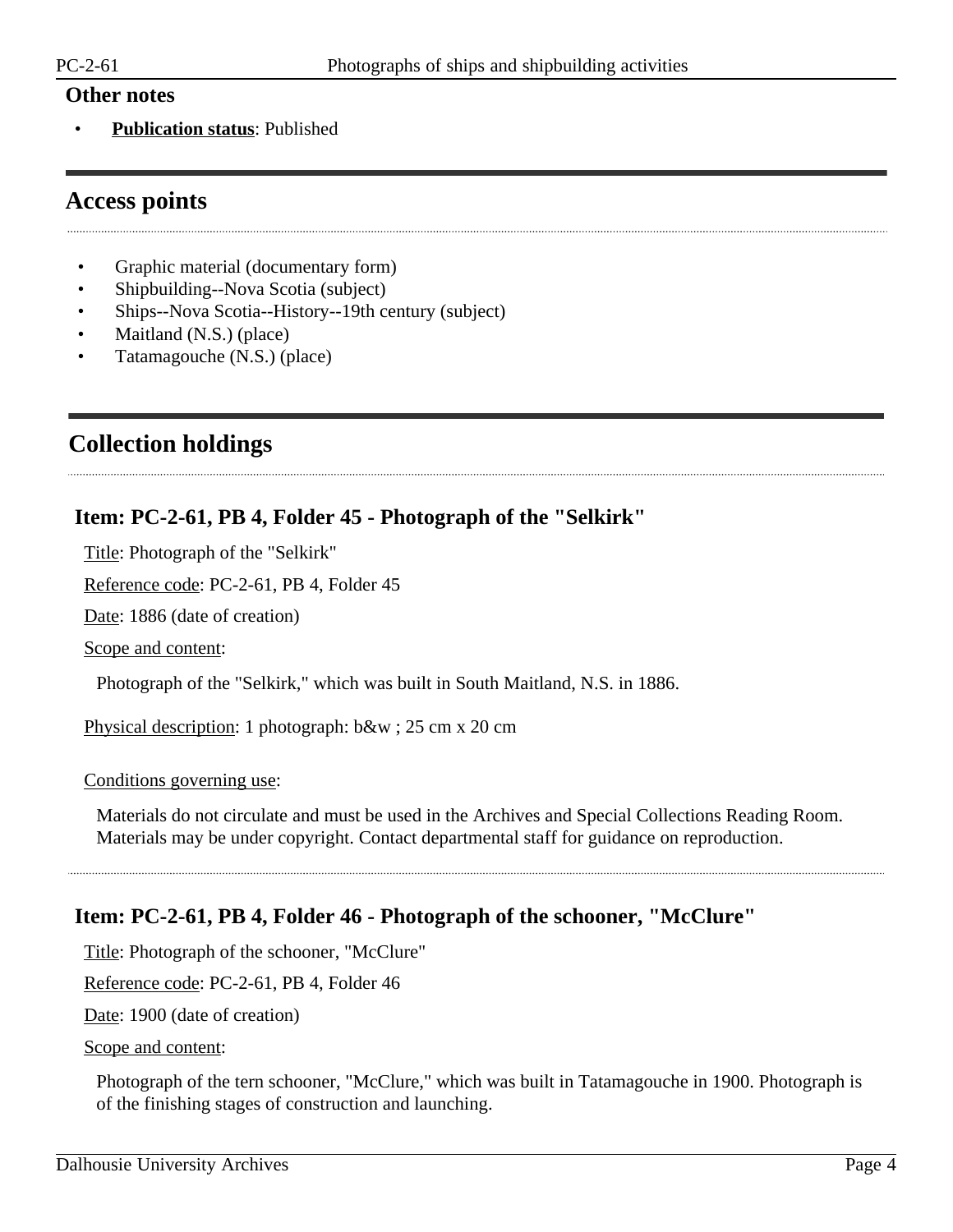Physical description: 1 photograph: b&w ; 25 cm x 20 cm

### **Item: PC-2-61, PB 4, Folder 47 - Photograph of the "Strathern"**

Title: Photograph of the "Strathern"

Reference code: PC-2-61, PB 4, Folder 47

Date: 1893 (date of creation)

Scope and content:

Photograph features a painting of the barque "Strathern," which was built in Maitland N.S. in 1893.

Physical description: 1 photograph: b&w ; 25 cm x 20 cm

Conditions governing use:

Materials do not circulate and must be used in the Archives and Special Collections Reading Room. Materials may be under copyright. Contact departmental staff for guidance on reproduction.

## **Item: PC-2-61, PB 4, Folder 48 - Photograph of a painting of the "Strathome"**

Title: Photograph of a painting of the "Strathome"

Reference code: PC-2-61, PB 4, Folder 48

Date: 1883 (date of creation)

Scope and content:

Photograph of a painting of the barque "Strathome,' which was built in Maitland in 1893.

Physical description: 1 photograph: b&w ; 25 cm x 20 cm

Conditions governing use:

Materials do not circulate and must be used in the Archives and Special Collections Reading Room. Materials may be under copyright. Contact departmental staff for guidance on reproduction.

# **Item: PC-2-61, PB 4, Folder 49 - Photographs of Port Grenville, N.S.**

Title: Photographs of Port Grenville, N.S.

Reference code: PC-2-61, PB 4, Folder 49

Date: 1918 (date of creation)

Scope and content: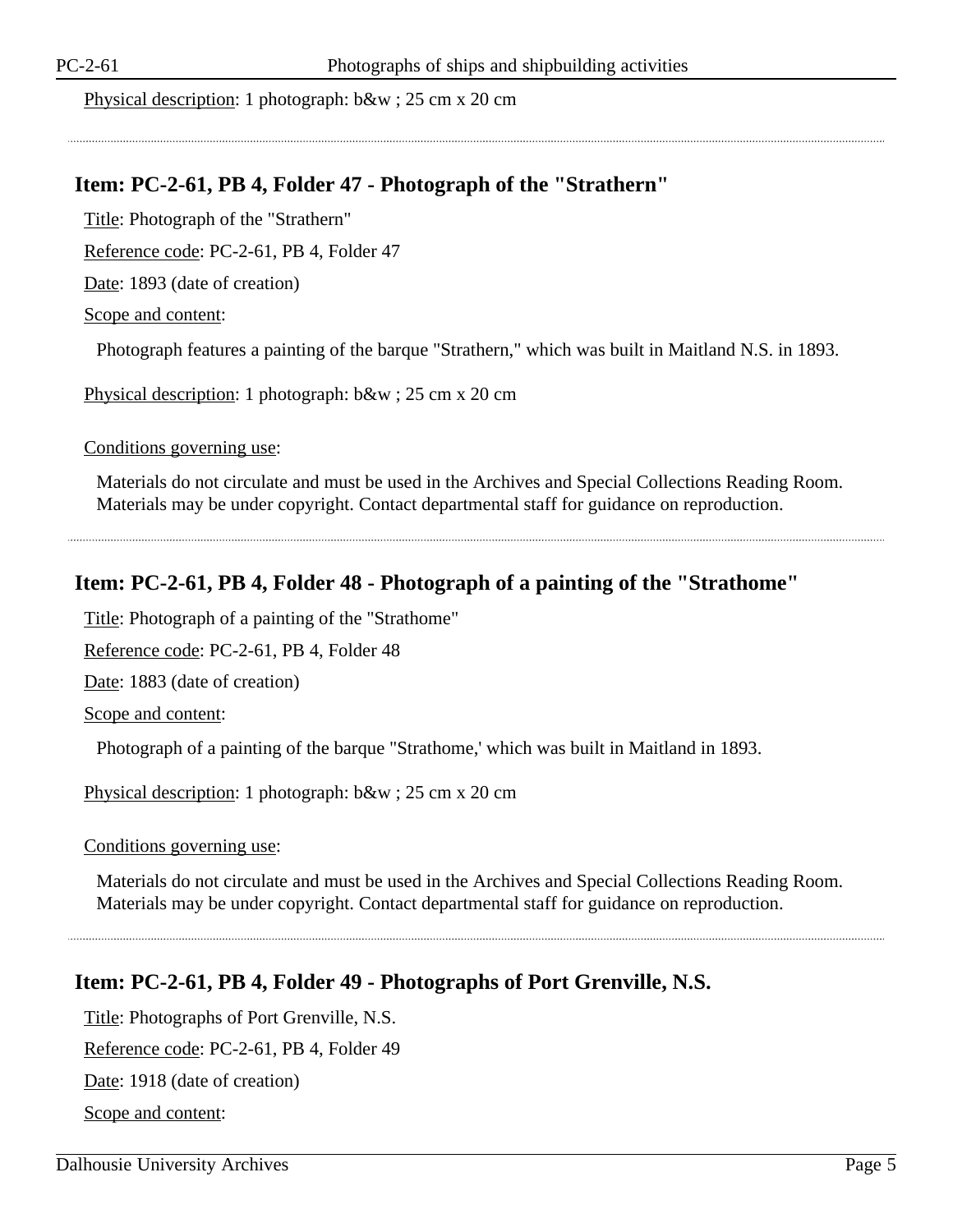Two photographs of Port Grenville N.S., a shipbuilding area. One photograph features a tern schooner in frame, and the second photograph features a tern schooner under construction.

Physical description: 1 photograph: b&w ; 25 cm x 20 cm

Conditions governing use:

Materials do not circulate and must be used in the Archives and Special Collections Reading Room. Materials may be under copyright. Contact departmental staff for guidance on reproduction.

### **Item: PC-2-61, PB 4, Folder 50 - Photograph of newspaper clipping**

Title: Photograph of newspaper clipping

Reference code: PC-2-61, PB 4, Folder 50

Date: [1877] (date of creation)

Scope and content:

Photograph of a newspaper article about the "Bedford," which was built at Clifton in 1877. Photograph is a copy of the Morning Chronicle (1885) which features a story about the 'Bedford" with photograph.

Physical description: 1 photograph: b&w ; 25 cm x 20 cm

Conditions governing use:

Materials do not circulate and must be used in the Archives and Special Collections Reading Room. Materials may be under copyright. Contact departmental staff for guidance on reproduction.

### **Item: PC-2-61, PB 4, Folder 51 - Photograph of a painting of the "Josephine"**

Title: Photograph of a painting of the "Josephine"

Reference code: PC-2-61, PB 4, Folder 51

Date: [1861] (date of creation)

```
Scope and content:
```
Photograph of a painting of the brigatine, "Josephine," which was built in Truro N.S. in 1861, and captained by Capt. John Congdon.

Physical description: 1 photograph: b&w ; 25 cm x 20 cm

Conditions governing use: